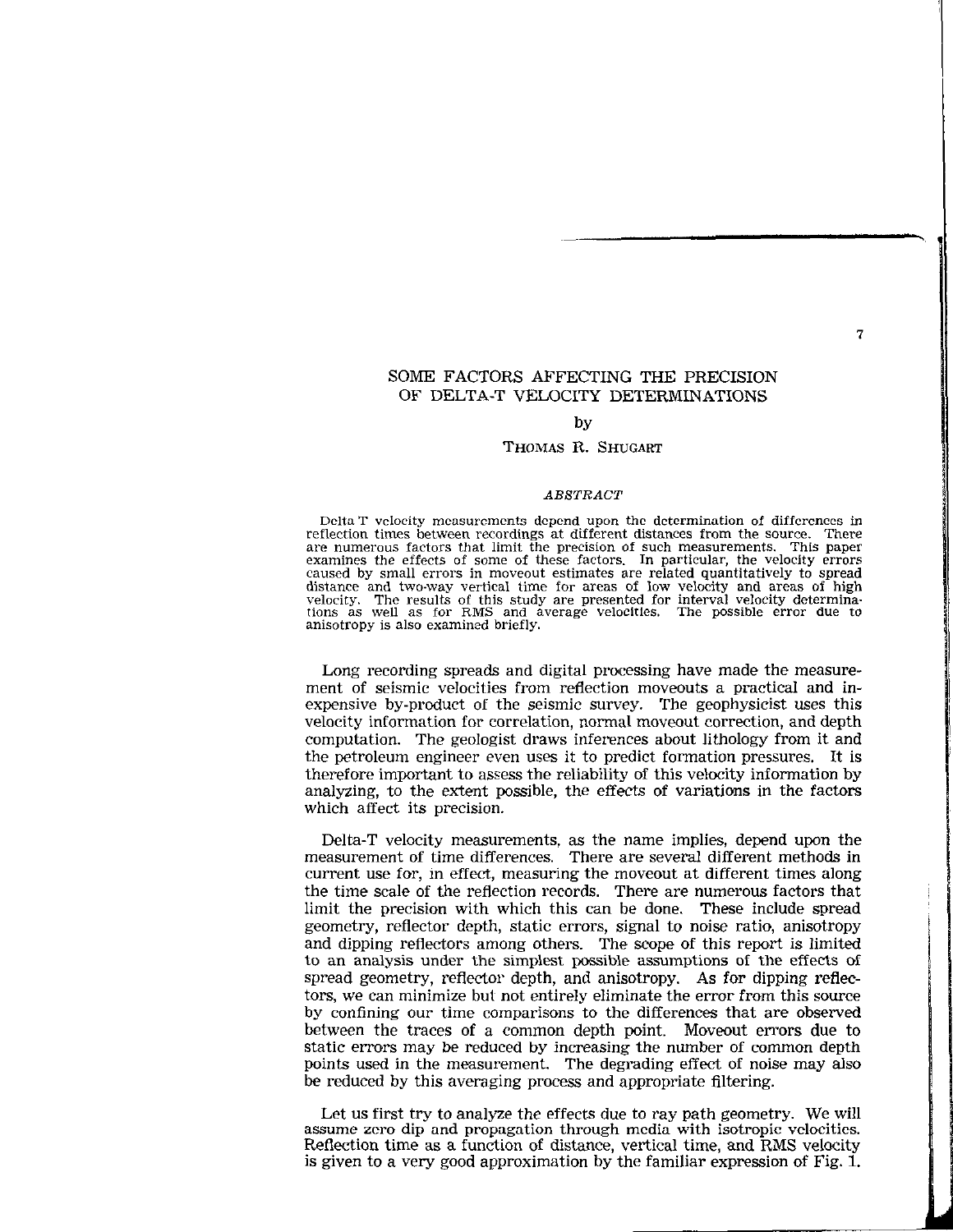$$
\mathfrak{t}^{\mathfrak{2}}=\mathfrak{t}_{\mathfrak{s}}^{\mathfrak{2}}+\frac{X^{\mathfrak{2}}}{V^{\mathfrak{2}}}
$$

where  $t = two way reflection time$  $\mathsf{t}_\circ \equiv$  two way vertical time  $X \equiv$  distance from shot point  ${\tt V} \equiv {\tt rms}$  velocity FIGURE 1

This is the equation of an hyperbola in t and x.

If  $t_1$  and  $t_2$  are the observed times of a reflection recorded at  $x_1$  and  $x_2$ then the expression of Fig. 2 follows.

$$
V^2 = \frac{X_2^2 - X_1^2}{2rt_1 + r^2}
$$

$$
\tau = t_2 - t_1
$$
FIGURE 2

The RMS velocity may thus be computed from the time and distance coordinates of any two points on the moveout curve.

We will now investigate the velocity errors that would be produced by introducing arbitrary errors into the value, tau, of the moveout. The velocities used were obtained from well surveys. RMS velocities were calculated from these surveys using the equations given by Dix (1955). The correct moveouts were calculated by solving the equation of Fig. 2 for tau using various values of  $t_1$  and  $x_2$ .  $X_i$  was held constant at 500 feet. In this way a matrix of the correct moveout values was constructed in which  $t_1$  was kept constant in any given row and increased down each column and  $x_2$  was kept constant in any given column and increased along each row. Fig. 3 illustrates such a matrix. This figure is for illustration only. Many more values were actually calculated.

|                                         |                | $X_0 = 2000'$ $X_0 = 4000'$ | $\mathrm{X}_\circ=6000^\prime$ |
|-----------------------------------------|----------------|-----------------------------|--------------------------------|
| $\mathrm{t_{i}=1~sec.}$                 | 0.032          | 0.116                       | 0.242                          |
| ${\rm t_{\scriptscriptstyle 1}=2}$ sec. | 0.010          | 0.036                       | 0.076                          |
| $t_i = 3$ sec.                          | 0.004          | 0.016                       | 0.036                          |
|                                         | Moveout Matrix |                             |                                |
|                                         | $(X_1 = 500')$ |                             |                                |

FIGURE 3

Having thus determined the correct moveout that we would expect to see, we now introduce an arbitrary error of  $+2$  ms into each moveout value in the matrix. Using these moveout values which have a known

/

 $\overline{\mathfrak{f}}$  1.

j 1 :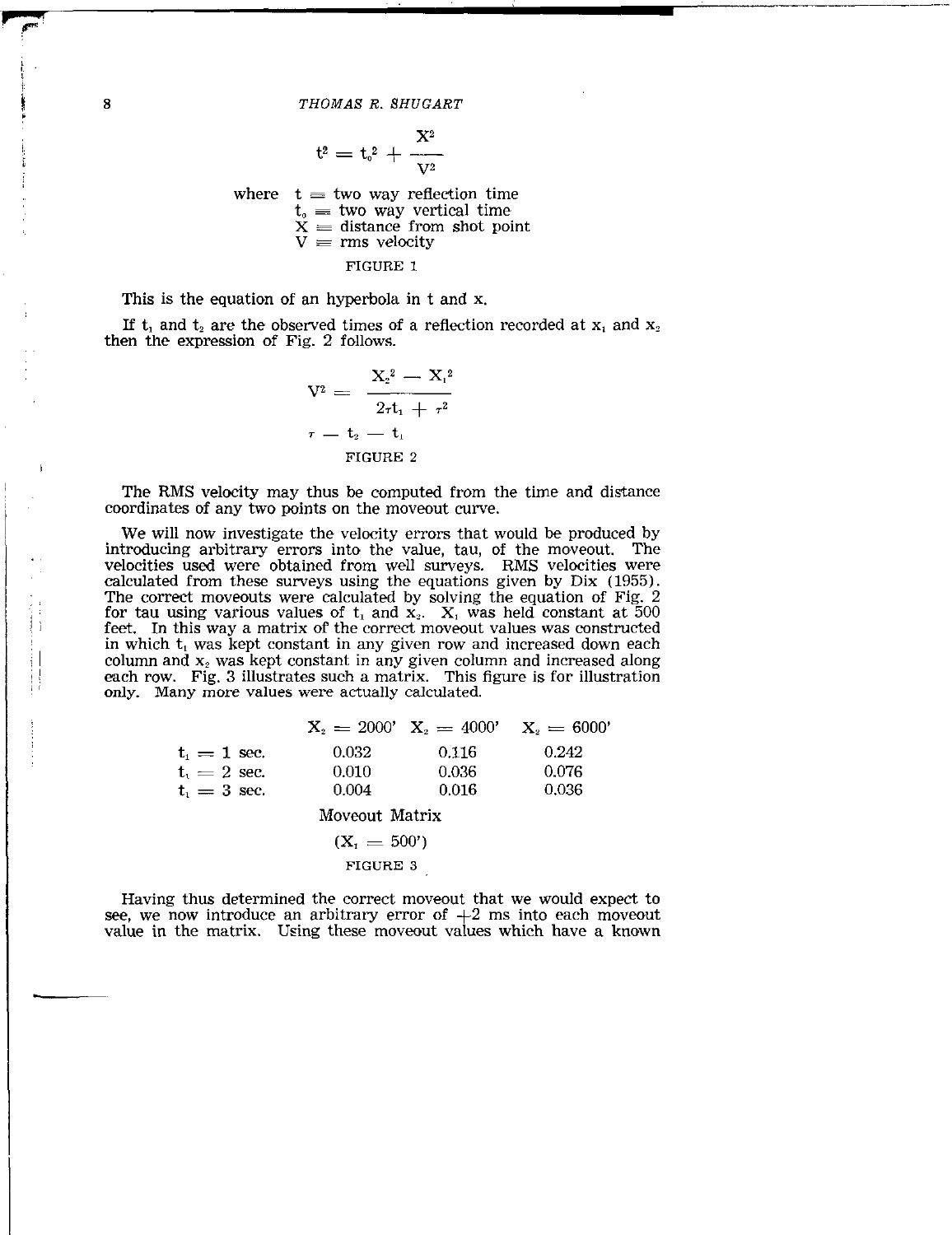error, we can now calculate erroneous velocities which we can again organize in matrix form as illustrated in Fig. 4.

|                                               | Correct<br>Velocity |      | $X_2 = 2000'$ $X_2 = 4000'$ $X_3 = 6000'$ |      |
|-----------------------------------------------|---------------------|------|-------------------------------------------|------|
| $\mathrm{t_{\scriptscriptstyle{T}}} = 1$ sec. | 6790                | 6629 | 6751                                      | 6773 |
| $\mathsf{t}_1 = 2$ sec.                       | 7705                | 7259 | 7591                                      | 7654 |
| $t_i = 3$ sec.                                | 8290                | 7505 | 8081                                      | 8196 |
|                                               |                     |      |                                           |      |

Erroneous Velocities Caused by

2 ms Errors in Moveout Estimates

# FIGURE 4

We now express the velocity errors as a percentage of the correct velocities and tabulate them as in Fig. 5.

|                    | $X_2 = 2000'$ | $X_2 = 4000'$ | $X_2 = 6000'$ |
|--------------------|---------------|---------------|---------------|
| $t_i = 1$ sec.     | $2.37\%$      | $0.57\%$      | $0.25\%$      |
| $t_{\rm s}=2$ sec. | $5.79\%$      | $1.48\%$      | $0.66\%$      |
| $t_{\rm s}=3$ sec. | $9.47\%$      | $2.52\%$      | $1.13\%$      |

Velocity Errors Caused by 2 ms. Errors in Moveout Estimates

### FIGURE 5

It is possible of course to compute interval velocities from the RMS velocities using the Dix (1955) equation. From these interval velocities one can compute average velocity. We find that percentage errors in calculated average velocities are almost identical with those of the RMS velocities so that these same percentage tabulations are good for average velocities. The preceding Figures are shown only for the purpose of illustrating the computational procedure.

The matrices actually calculated in this study were much larger than this one. Both time and distance were incremented at shorter intervals and carried to larger values. It is easy to see that such a tabulation can be contoured and Fig. 6 is such a contouring of percent velocity error corresponding to 2 ms of error in estimating the moveout. The ordinate is two way time and the abscissa is  $x_2$  or maximum distance. This particular velocity from offshore Louisiana was quite low  $-$  average velocity only 8950 ft/sec. to a two way time of 4 sec.

To illustrate the use of Fig. 6, suppose the maximum distance is 4,000 feet, we see that the velocity error corresponding to a 2 ms moveout error increases from  $1\%$  at a time of 1.6 sec. to  $2\%$  at a time of 2.7 sec. and to 5% at a time of 5.0 sec. If the maximum distance is increased to 7,000 feet, the error is less than  $1\%$  down to 3.6 sec. and reaches  $2\%$ at 5.5 sec. Remember that we have introduced an error of 2 ms in the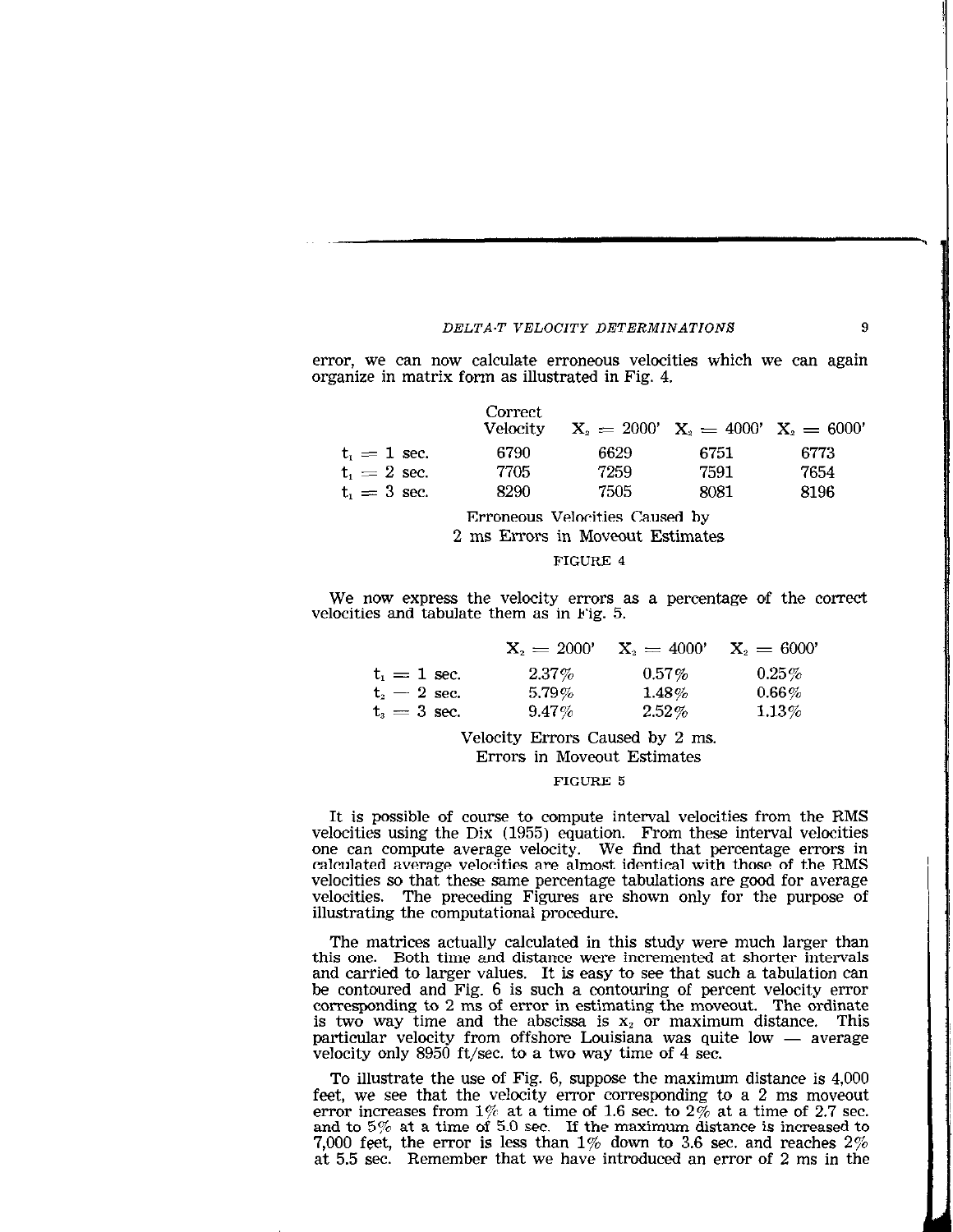

FIGURE 6

total moveout from 500 feet to the maximum distance. Since this is a low velocity and offshore where static errors are likely to be small, this probably represents a near optimum state of affairs.

What then do we find when we make such an analysis in a high velocity area? Fig. 7 is a similar graph of velocity error for a velocity from the deep Delaware Basin. The average velocity is between 13,000 and 15,000 ft./set. down to 3 sec. two way time. In contrast to the previous low velocity case we see that now we have an error of  $5\%$  at a time of 2.2 sec. for a spread of 4,000 feet. At 7,000 feet distance we have  $1\%$  error at 1.2 sec. increasing to 2% at 2.7 sec.





Obviously if we had plotted Fig. 6 and 7 with depths instead of times as ordinates they would have been quite similar.

 $\frac{r}{r}$  $\frac{1}{2}$ 

> :. ,.,

 $\sum_{i=1}^{n}$ 

 $\begin{array}{c} \begin{array}{c} \hline \hline \hline \hline \hline \hline \hline \hline \end{array} \end{array}$  $\frac{1}{\gamma}$ 

1.58.50 1.2.2010 1.2010 1.2010 1.2010 1.2010 1.2010 1.2010 1.2010 1.2010 1.2010 1.2010 1.2010 1.2010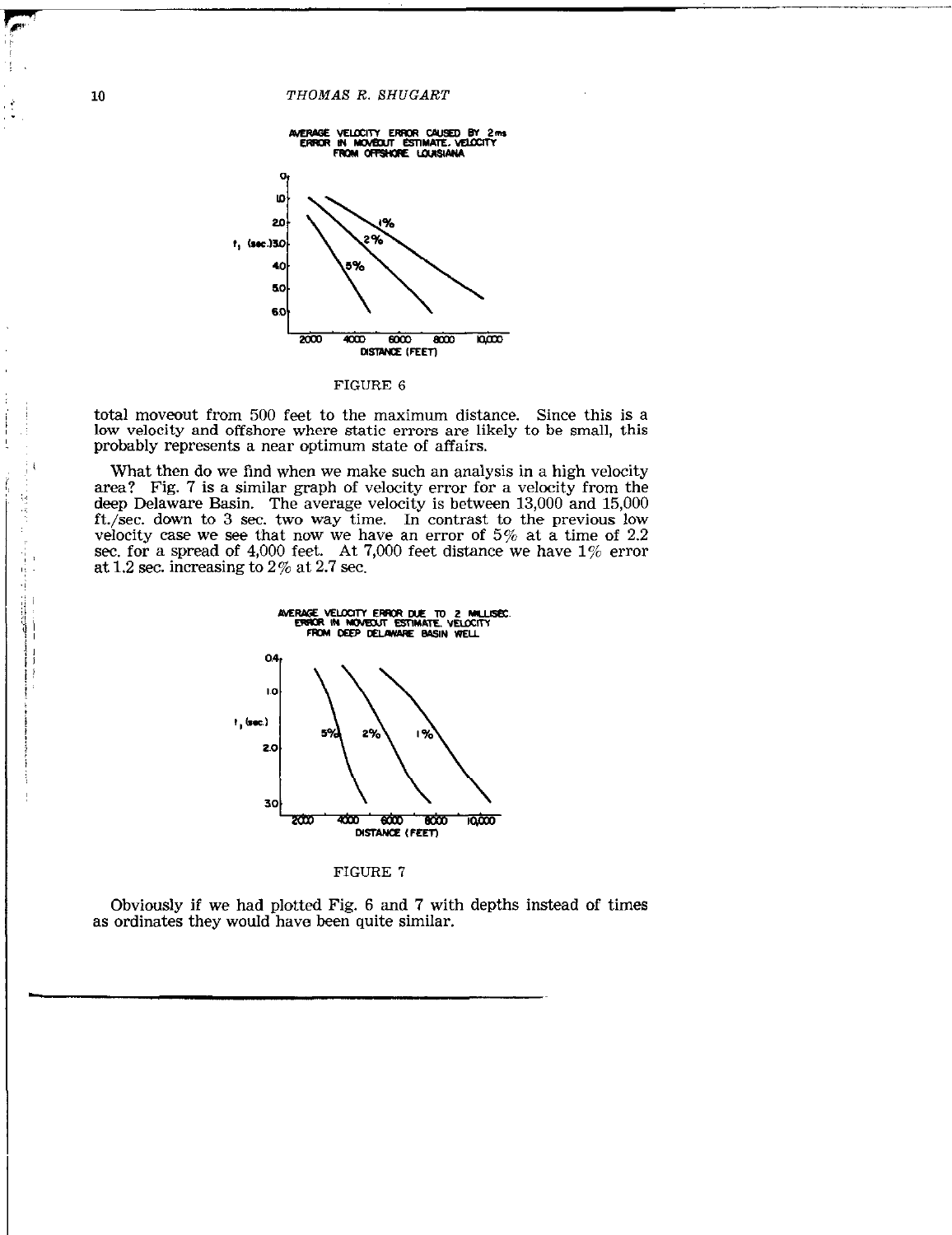We have seen then how the percentage velocity error decreases with increasing distance and how it increases with two way time. Also we have seen that for a given distance and time the error increases with the velocity. We may conclude that given reasonably long spreads and moveout estimates to within 2 ms we may expect average and RMS velocity calculations to be useable for the purposes enumerated at the beginning of this paper.

Let us now apply the same type of analysis to the calculation of interval velocities. To do this we have again arbitrarily introduced 2 ms errors into the calculated moveouts. This time, however, the errors are alternately positive and negative down each time column. We have again calculated the erroneous RMS velocities and from these erroneous interval velocities using the Dix equation. We have compared these with the correct interval velocities and expressed the difference as a percentage of the correct value.

Fig. 8 is computed from a typical Upper Texas Gulf Coast velocity using an interval of 100 ms down to 2 sec. two way time. As you can see the error increases rapidly with time. At a distance of 4,000 feet the error is greater than  $10\%$  below 1.0 sec. and at 7,000 feet is greater than 5% below 1.3 sec. increasing to  $10\%$  at 1.8 sec. If the interval is doubled to 200 ms the percentage errors become roughly half this large.



### FIGURE 8

Returning now to the Deep Delaware Basin velocity (Fig. 9) we have made our calculations at 200 ms intervals to a time of 2.0 sec. It is clear that for spreads under 8,000 feet and times below one second we cannot afford to miss our moveout estimate by as much as 2 ms and hope to determine interval velocity with any certainty. Our recourse is to use a longer interval.

11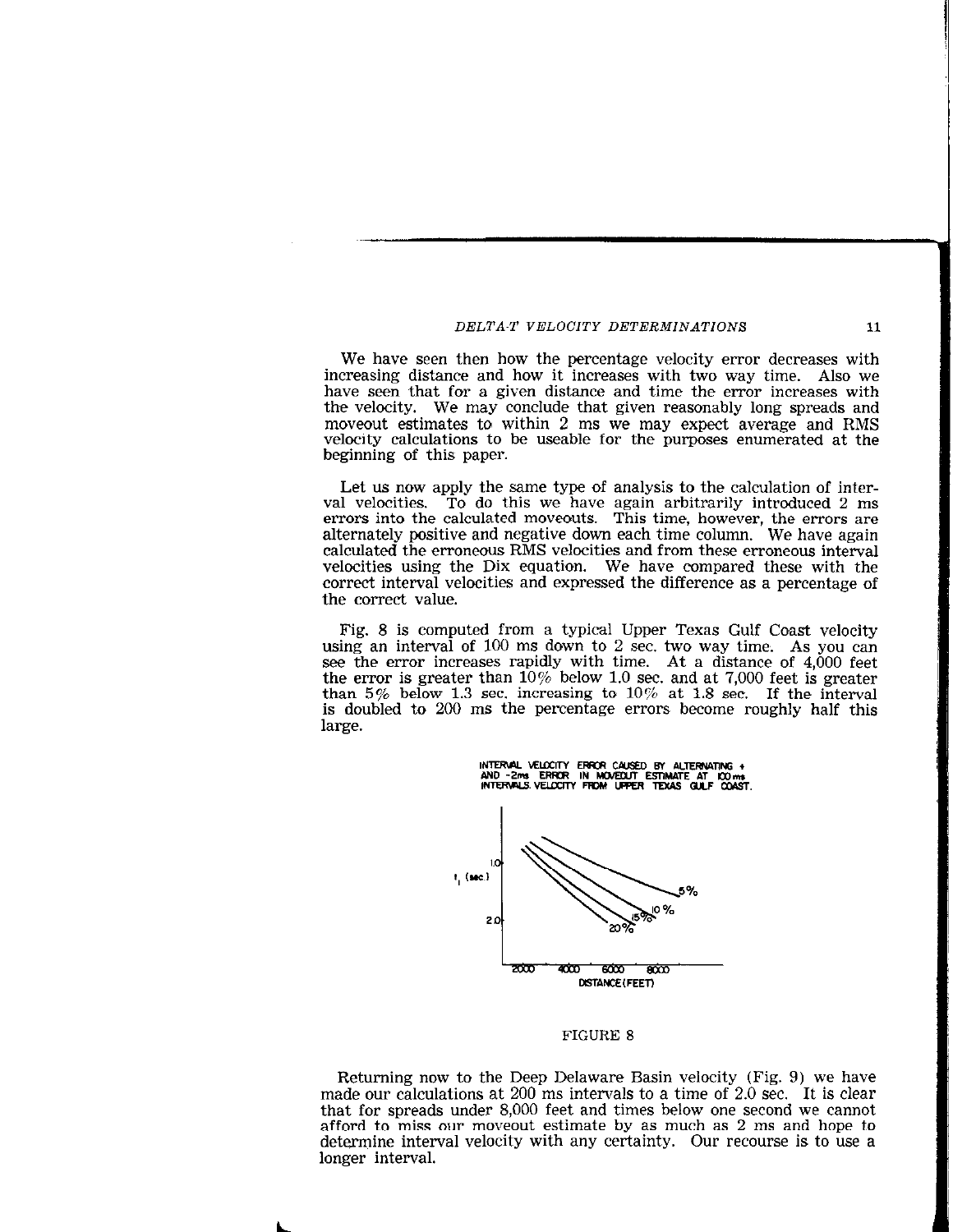

FIGURE 9

Fig. 10 shows the interval velocity error if an interval of 400 ms is used. On this graph the 10% error line is about where the  $20\%$  error line was for 200 ms intervals. By doubling the interval we have improved our precision by a factor of about 2. It still leaves a lot to be desired, however. For a spread of 7,000 feet we still have a  $20\%$  error in interval velocity at a time of 2 sec.



### FIGURE 10

Fig. 11 concerns the 2 way time between 2 and 3 sec. for the deep Delaware Basin velocity. In this graph, percent error is plotted as ordinates and spread distance as abscissas. The curve on the right is the interval velocity error curve for a 500 ms interval centered at 2.5 sec. The curve on the left is for a 1 sec. interval centered at 2.5 sec. On the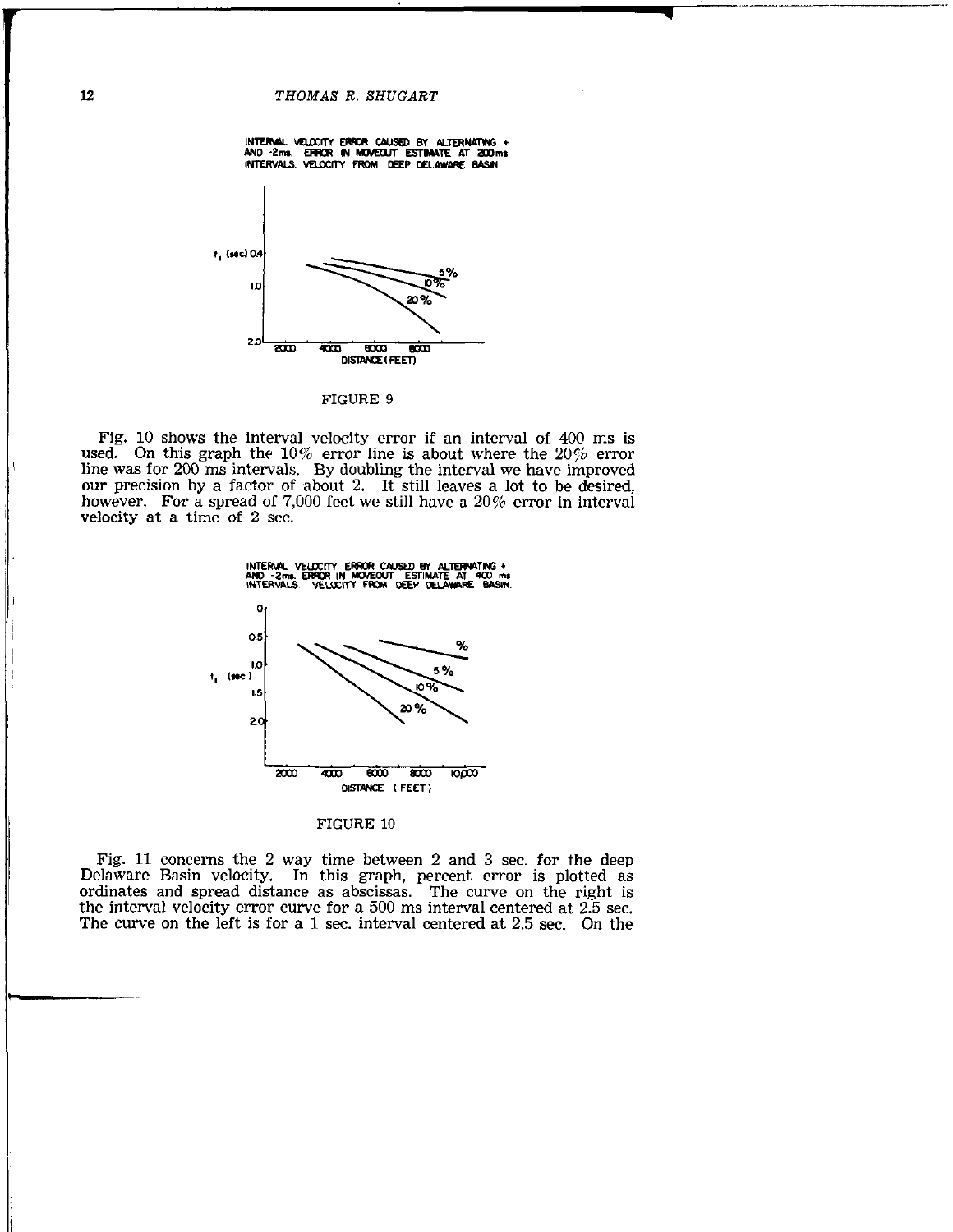right the 10% error point falls at the 9,000 foot spread distance. We see that we do not gain a factor of 2 in precision in this case by doubling the interval. At 9,000 feet for example we have only reduced the error from 10% to 7%. At 6,000 feet we have reduced it from  $22\%$  to  $14\%$ . Considering that the interval from 2 to 3 seconds represents a thickness of some 7,000 feet of the section there is the question whether even a precise measurement of interval velocity would have much value as an average over such a thick interval.



FIGURE 11

In the preceding illustrations we have seen the velocity errors introduced by errors of 2 ms in the moveout estimate. This 2 ms error value of course is purely arbitrary. It may or may not be representative of the error to be expected. Experience would tend to indicate that for data of excellent quality, 'moveout estimate errors may be in this range. As data quality deteriorates the errors probably become much larger.

Let us now turn our attention to the effect of anisotropy, again using the simplest possible assumption. Most of the well velocity information that we have to work with has been measured in a direction nearly normal to the bedding planes. Measurements parallel to the bedding planes have been made by a few workers and reported in the literature. Anisotropy factors have been reported to range from 1.0 to 1.4 for elastic sediments and from 1.08 to 1.3 for carbonates. Evaporites seem to range from 1.0 to 1.2. Postma (1955) has shown that thin interbedded layers, each of which is isotropic, can produce anisotropy on a larger scale, called transverse anisotropy. In any event it is reasonable to expect that some anisotropy is usually present and will result in our overestimating vertical velocity when measuring it with delta-t methods.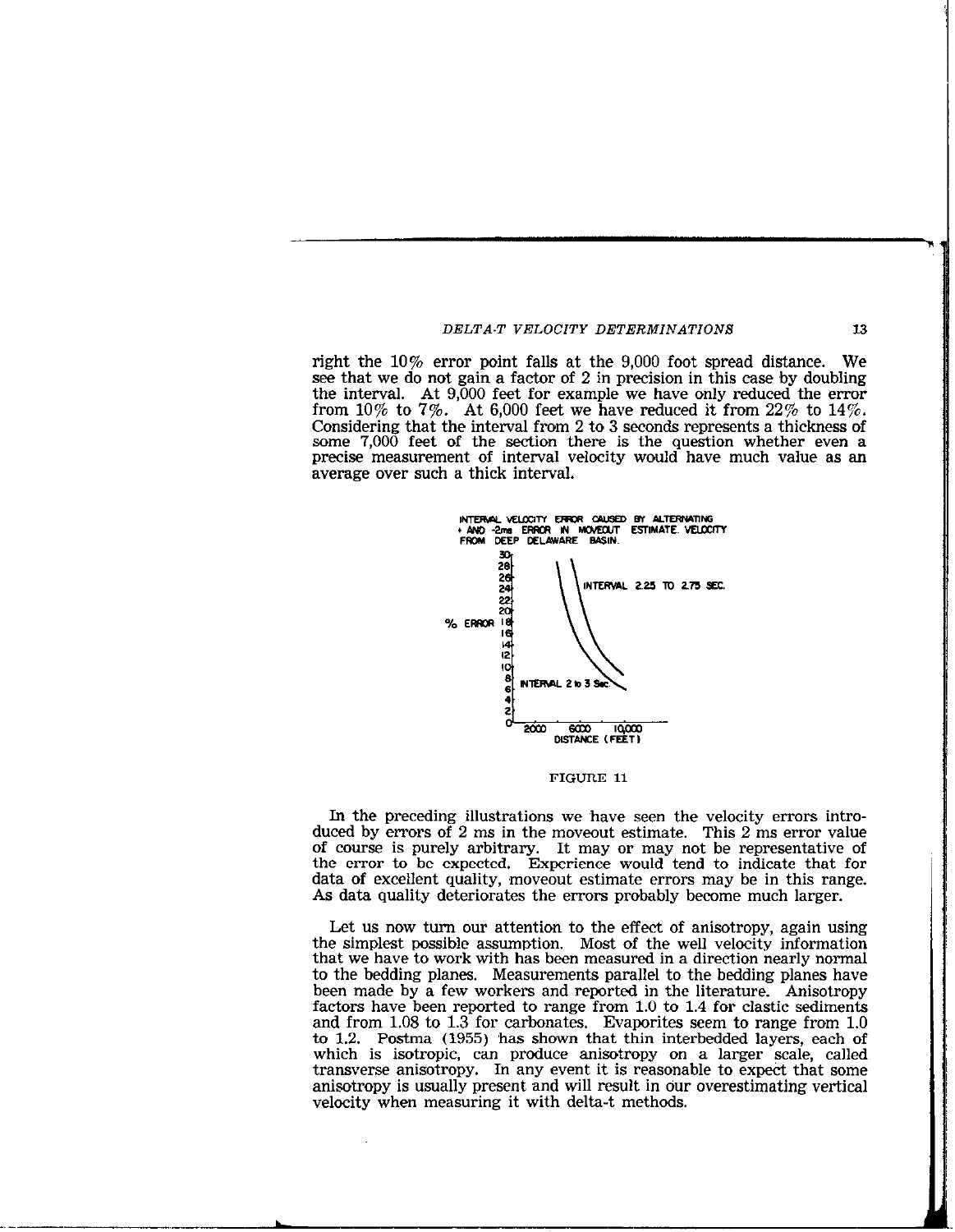Uhrig and Van Melle (1955) have given the relation shown in Fig. 12.



### FIGURE 12

From this it is easy to show that the equation for the velocity along the diagonal ray path is given by the expression of Fig. 13.

$$
V_{s}^{2} = \left\{ \frac{A^{2}X^{2} + A^{2}Z^{2}}{X^{2} + A^{2}Z^{2}} \right\} V^{2}
$$

 $V_s$  = velocity along slant ray

FIGURE 13

and the expression in parentheses is the square of the ratio of the diagonal velocity to the vertical velocity.

To get Fig. 14 we have used this relationship to calculate the difference between the diagonal velocity and the vertical velocity expressed as a percent of the vertical velocity. The ordinates are percent error and the abscissae are the ratios of spread distance to the reflector depth. A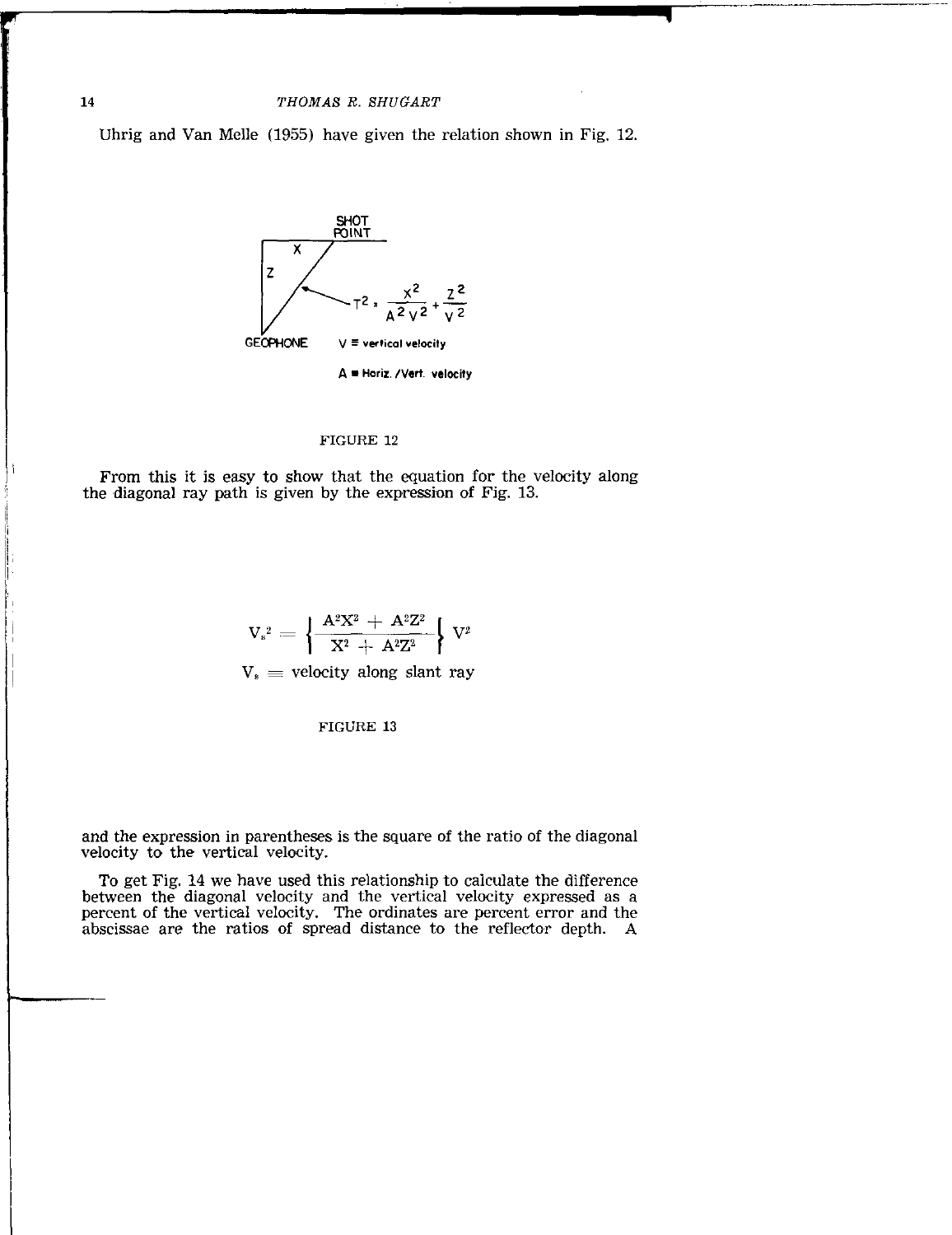value of 1.2 was used for the anisotropy factor. We see that under this assumption the error is greater than  $10\%$  when the depth is less than .44 of the spread length. This improves to  $2\%$  when the depth is 1.3 times the spread length.



FIGURE 14

Fig. 15 shows the same information related to spread distance as abscissas versus two way vertical time as ordinates, where the depth-time conversion was made on the Upper Texas Gulf Coast velocity used in some of the earlier slides. For any given time and distance, these errors would be less if the vertical velocity were higher.



FIGURE 15

Although these calculations were based on the simplest possible assumption, that is straight line propagation, they are sufficient to show at least the order of magnitude of the errors to be expected.